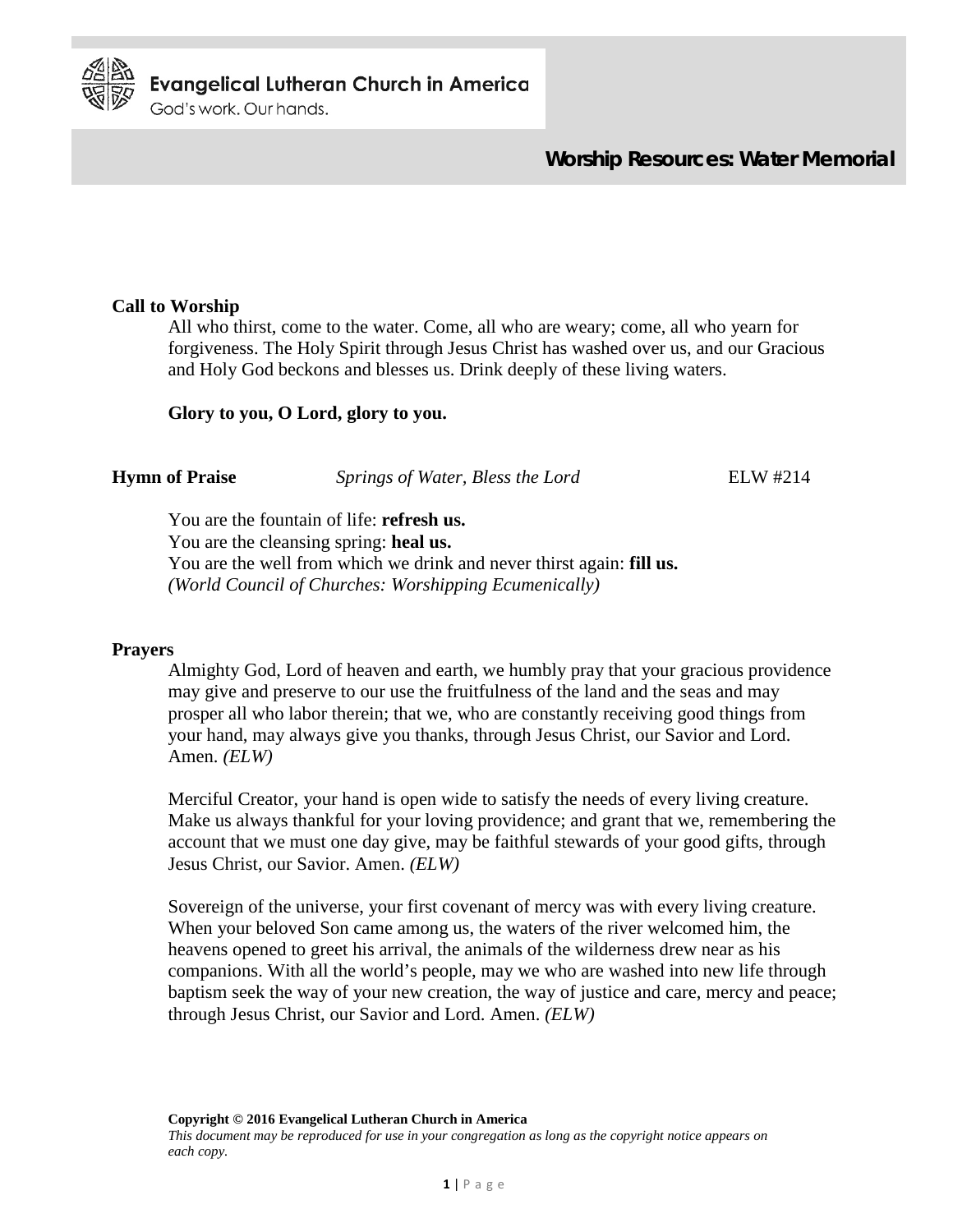### **Thanksgiving at the Font**

II Blessed are you, O God,

maker and ruler of all things. Your voice thundered over the waters at creation. You water the mountains and send springs into the valleys to refresh and satisfy all living things.

Through the waters of the flood you carried those in the ark to safety. Through the sea you led your people Israel from slavery to freedom. In the wilderness you nourished them with water from the rock, and you brought them across the river Jordan to the promised land.

By the baptism of his death and resurrection, your Son Jesus has carried us to safety and freedom. The floods shall not overwhelm us, and the deep shall not swallow us up, for Christ has brought us over to the land of promise. He sends us to make disciples, baptizing in the name of the Father, and of the Son, and of the Holy Spirit.

Pour out your Holy Spirit; wash away sin in this cleansing water; clothe the baptized with Christ; and claim your daughters and sons, no longer slave and free, no longer male and female, but one with all the baptized in Christ Jesus, who lives and reigns with you in the unity of the Holy Spirit, one God, now and forever. **Amen.**

III Blessed are you, holy God.

You are the creator of the waters of the earth. You are the fire of rebirth. You poured out your Spirit on your people Israel. You breathe life into our dry bones. Your Son Jesus promised to send the Spirit to us that the world may know your peace and truth.

Pour out your Holy Spirit, and breathe new life into those who are here baptized. By your Spirit adopt us all as your children, through our Savior Jesus Christ, who lives and reigns with you and the Holy Spirit, one God, now and forever. **Amen.**

#### **Copyright © 2016 Evangelical Lutheran Church in America** *This document may be reproduced for use in your congregation as long as the copyright notice appears on each copy.*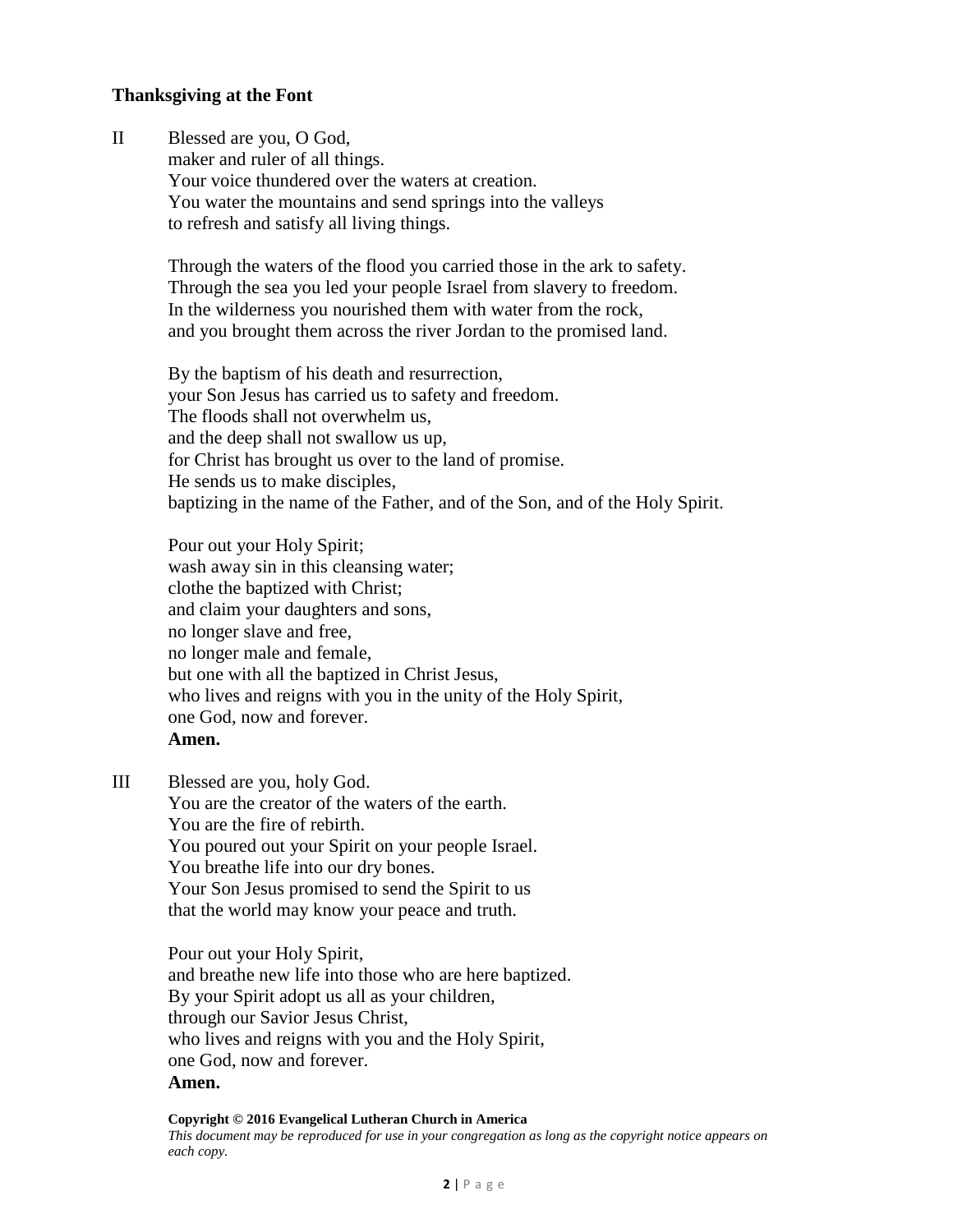IV Holy God, mighty Lord, gracious Father: We give you thanks, for in the beginning your Spirit moved over the waters and you created heaven and earth. By the gift of water you nourish and sustain us and all living things. **[Blessed be God now and forever.]**

By the waters of the flood you condemned the wicked and saved those whom you had chosen, Noah and his family. You led Israel by the pillar of cloud and fire through the sea, out of slavery into the freedom of the promised land. **[Blessed be God now and forever.]**

In the waters of the Jordan

your Son was baptized by John and anointed with the Spirit. By the baptism of his own death and resurrection your beloved Son has set us free from the bondage to sin and death, and has opened the way to the joy and freedom of everlasting life. He made water a sign of the kingdom and of cleansing and rebirth. In obedience to his command, we make disciples of all nations, baptizing them in the name of the Father, and of the Son, and of the Holy Spirit. **[Blessed be God now and forever.]**

Pour out your Holy Spirit,

so that those who are here baptized may be given new life. Wash away the sin of all those who are cleansed by this water and bring them forth as inheritors of your glorious kingdom.

To you be given praise and honor and worship through your Son, Jesus Christ our Lord, in the unity of the Holy Spirit, now and forever. **Amen.**

V Holy God, holy and merciful, holy and mighty, you are the river of life, you are the everlasting wellspring, you are the fire of rebirth.

> Glory to you for oceans and lakes, for rivers and streams. Honor to you for cloud and rain, for dew and snow. Your waters are below us, around us, above us: our life is born in you. You are the fountain of resurrection.

Praise to you for your saving waters: Noah and the animals survive the flood, Hagar discovers your well. The Israelites escape through the sea, and they drink from your gushing rock. Naaman washes his leprosy away, and the Samaritan woman will never be thirsty again.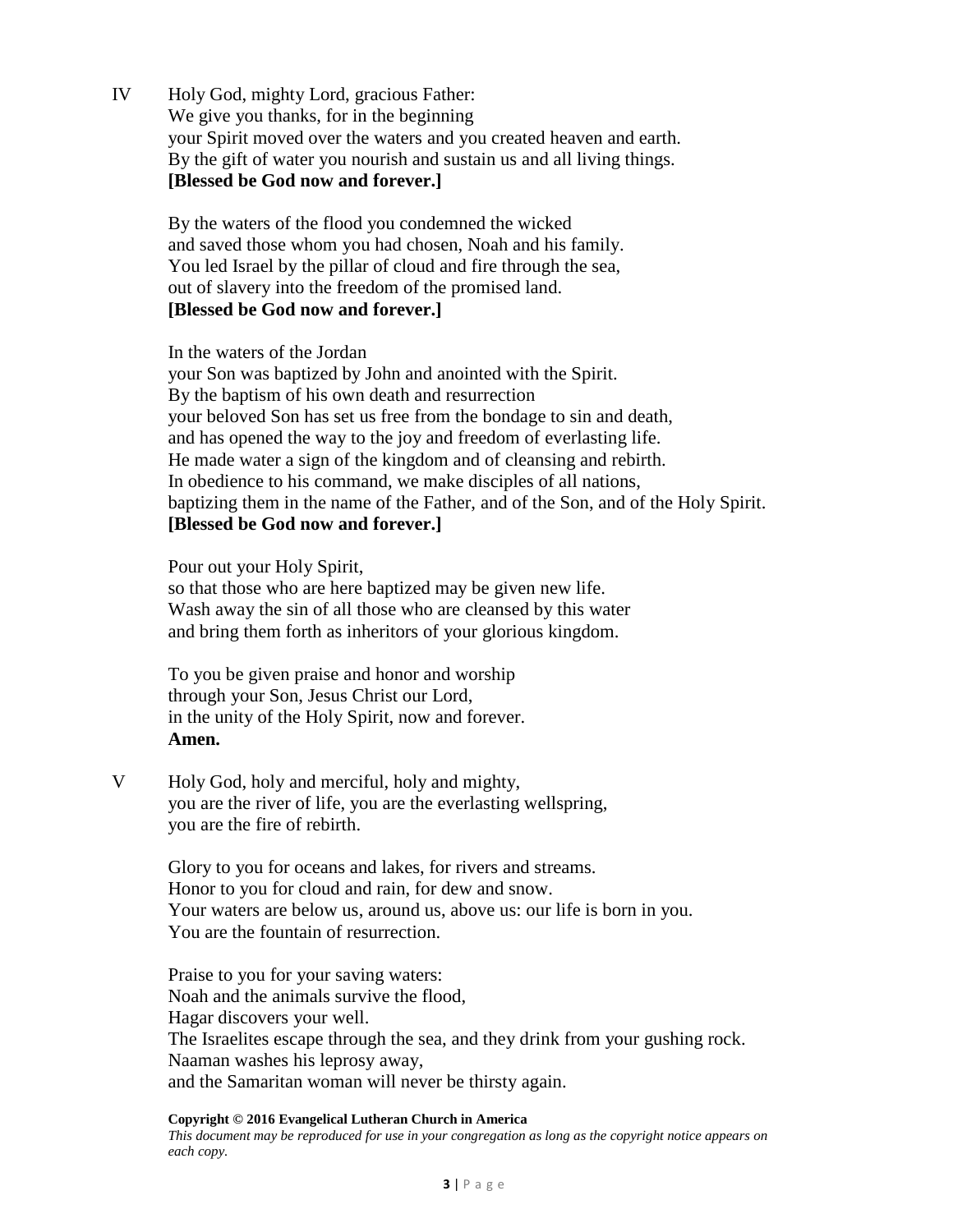At this font, holy God, we pray: Praise to you for the water of baptism and for your Word that saves us in this water. Breathe your Spirit into all who are gathered here and into all creation. Illumine our days. Enliven our bones. Dry our tears. Wash away the sin within us, and drown the evil around us.

Satisfy all our thirst with your living water, Jesus Christ, our Savior, who lives and reigns with you and the Holy Spirit, one God, now and forever. **Amen.**

#### **Thanksgiving for Baptismal Water**

*The text of this Thanksgiving for Baptismal Water has been crafted so that a printed text is not necessary for worship. A cantor may lead the acclamations using a simple tone. The alternate fourth paragraph is to be used at an affirmation of baptism without a baptism. © Gail Ramshaw 2012. Used by permission of the author.*

Water! Water! We praise you, O God, for water -the *local bodies of water*, the rain that nourishes animals and plants, the water for drinking and bathing. We praise you, O God, for water: **We praise you, O God, for water!**

We praise you, O God, for our water stories - a flood that cleansed the earth, the sea that drowned the enemy, a river that can heal leprosy. We praise you, O God, for water: **We praise you, O God, for water!**

We remember the waters of Jesus – baptized in the Jordan River, calming the Sea of Galilee, drinking from Jacob's Well, washing the disciples' feet, on the cross thirsting for us.

We praise you, O God, for this font. Breathe into this water, wash away our sin, and birth *Name/s* anew into your peace and joy. We praise you, O God, for water: **We praise you, O God, for water!**